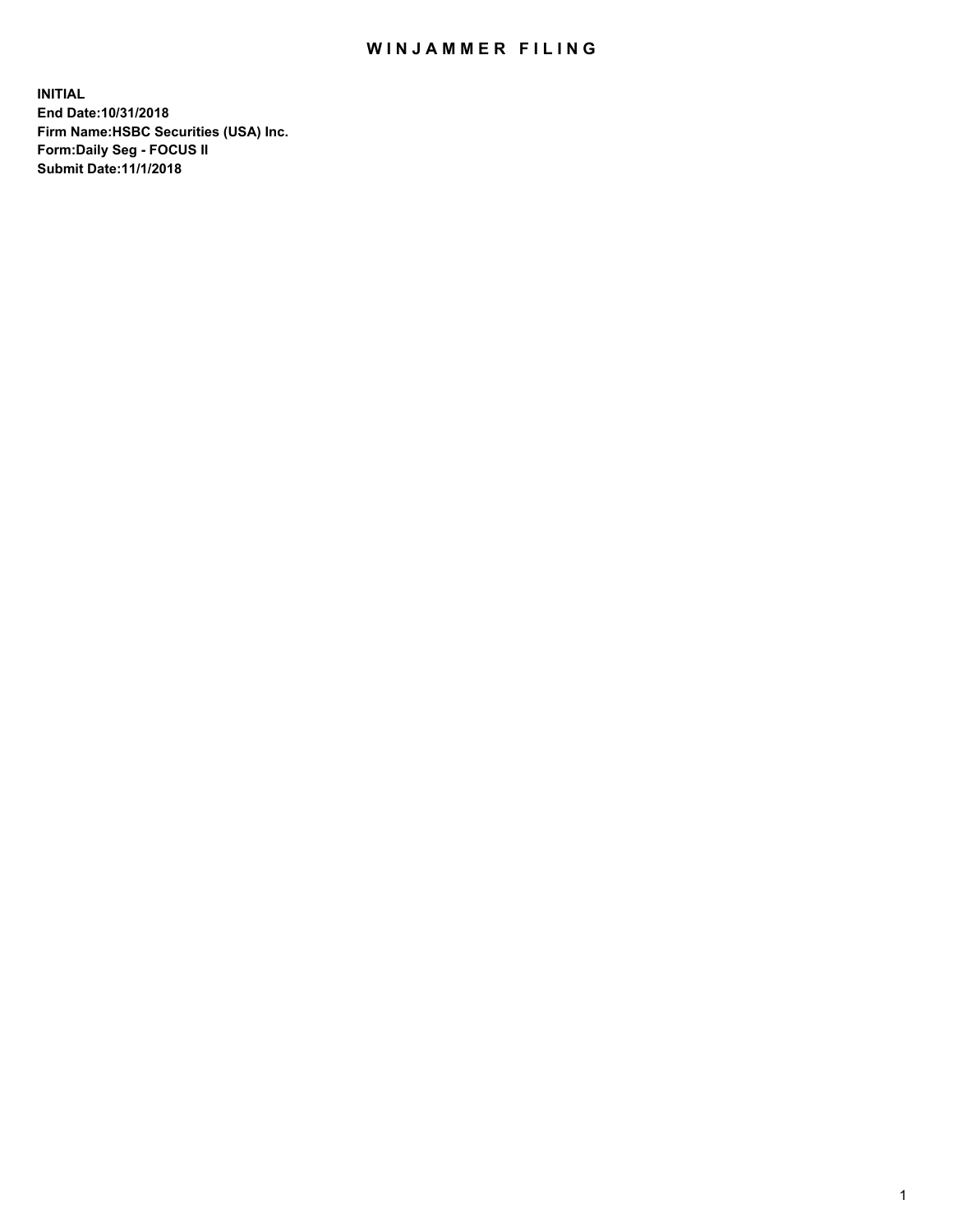**INITIAL End Date:10/31/2018 Firm Name:HSBC Securities (USA) Inc. Form:Daily Seg - FOCUS II Submit Date:11/1/2018 Daily Segregation - Cover Page**

| Name of Company                                                                                                                                                                                                                                                                                                               | <b>HSBC Securities (USA) Inc.</b>                                          |
|-------------------------------------------------------------------------------------------------------------------------------------------------------------------------------------------------------------------------------------------------------------------------------------------------------------------------------|----------------------------------------------------------------------------|
| <b>Contact Name</b>                                                                                                                                                                                                                                                                                                           | <b>Michael Vacca</b>                                                       |
| <b>Contact Phone Number</b>                                                                                                                                                                                                                                                                                                   | 212-525-7951                                                               |
| <b>Contact Email Address</b>                                                                                                                                                                                                                                                                                                  | michael.vacca@us.hsbc.com                                                  |
| FCM's Customer Segregated Funds Residual Interest Target (choose one):<br>a. Minimum dollar amount: ; or<br>b. Minimum percentage of customer segregated funds required:%; or<br>c. Dollar amount range between: and; or<br>d. Percentage range of customer segregated funds required between:% and%.                         | 109,000,000<br>$\overline{\mathbf{0}}$<br>0 <sub>0</sub><br>0 <sub>0</sub> |
| FCM's Customer Secured Amount Funds Residual Interest Target (choose one):<br>a. Minimum dollar amount: ; or<br>b. Minimum percentage of customer secured funds required:%; or<br>c. Dollar amount range between: and; or<br>d. Percentage range of customer secured funds required between:% and%.                           | 25,000,000<br><u>0</u><br>0 <sub>0</sub><br>0 <sub>0</sub>                 |
| FCM's Cleared Swaps Customer Collateral Residual Interest Target (choose one):<br>a. Minimum dollar amount: ; or<br>b. Minimum percentage of cleared swaps customer collateral required:%; or<br>c. Dollar amount range between: and; or<br>d. Percentage range of cleared swaps customer collateral required between:% and%. | 100,000,000<br><u>0</u><br><u>00</u><br>00                                 |

Attach supporting documents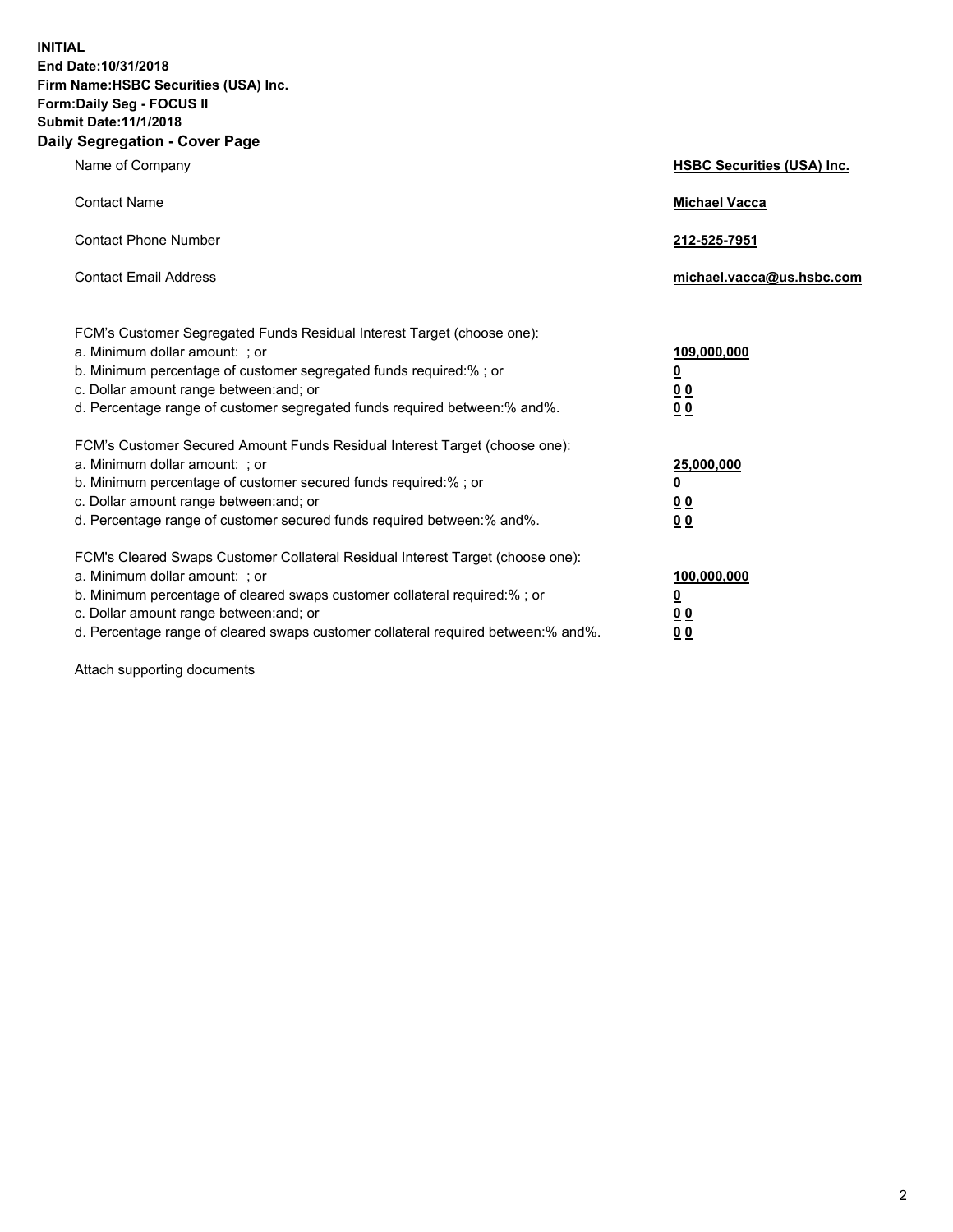**INITIAL End Date:10/31/2018 Firm Name:HSBC Securities (USA) Inc. Form:Daily Seg - FOCUS II Submit Date:11/1/2018 Daily Segregation - Secured Amounts** Foreign Futures and Foreign Options Secured Amounts Amount required to be set aside pursuant to law, rule or regulation of a foreign government or a rule of a self-regulatory organization authorized thereunder **0** [7305] 1. Net ledger balance - Foreign Futures and Foreign Option Trading - All Customers A. Cash **57,148,530** [7315] B. Securities (at market) **74,680,849** [7317] 2. Net unrealized profit (loss) in open futures contracts traded on a foreign board of trade **30,633,217** [7325] 3. Exchange traded options a. Market value of open option contracts purchased on a foreign board of trade **0** [7335] b. Market value of open contracts granted (sold) on a foreign board of trade **0** [7337] 4. Net equity (deficit) (add lines 1. 2. and 3.) **162,462,596** [7345] 5. Account liquidating to a deficit and account with a debit balances - gross amount **3,590,795** [7351] Less: amount offset by customer owned securities **-3,589,948** [7352] **847** [7354] 6. Amount required to be set aside as the secured amount - Net Liquidating Equity Method (add lines 4 and 5) **162,463,443** [7355] 7. Greater of amount required to be set aside pursuant to foreign jurisdiction (above) or line 6. **162,463,443** [7360] FUNDS DEPOSITED IN SEPARATE REGULATION 30.7 ACCOUNTS 1. Cash in banks A. Banks located in the United States **62,500,786** [7500] B. Other banks qualified under Regulation 30.7 **0** [7520] **62,500,786** [7530] 2. Securities A. In safekeeping with banks located in the United States **50,027,932** [7540] B. In safekeeping with other banks qualified under Regulation 30.7 **9,951** [7560] **50,037,883** [7570] 3. Equities with registered futures commission merchants A. Cash **0** [7580] B. Securities **0** [7590] C. Unrealized gain (loss) on open futures contracts **0** [7600] D. Value of long option contracts **0** [7610] E. Value of short option contracts **0** [7615] **0** [7620] 4. Amounts held by clearing organizations of foreign boards of trade A. Cash **0** [7640] B. Securities **0** [7650] C. Amount due to (from) clearing organization - daily variation **0** [7660] D. Value of long option contracts **0** [7670] E. Value of short option contracts **0** [7675] **0** [7680] 5. Amounts held by members of foreign boards of trade A. Cash **29,718,288** [7700] B. Securities **24,652,917** [7710] C. Unrealized gain (loss) on open futures contracts **30,633,217** [7720] D. Value of long option contracts **0** [7730] E. Value of short option contracts **0** [7735] **85,004,422** [7740] 6. Amounts with other depositories designated by a foreign board of trade **0** [7760] 7. Segregated funds on hand **0** [7765] 8. Total funds in separate section 30.7 accounts **197,543,091** [7770] 9. Excess (deficiency) Set Aside for Secured Amount (subtract line 7 Secured Statement Page 1 from Line 8) **35,079,648** [7380] 10. Management Target Amount for Excess funds in separate section 30.7 accounts **25,000,000** [7780] 11. Excess (deficiency) funds in separate 30.7 accounts over (under) Management Target **10,079,648** [7785]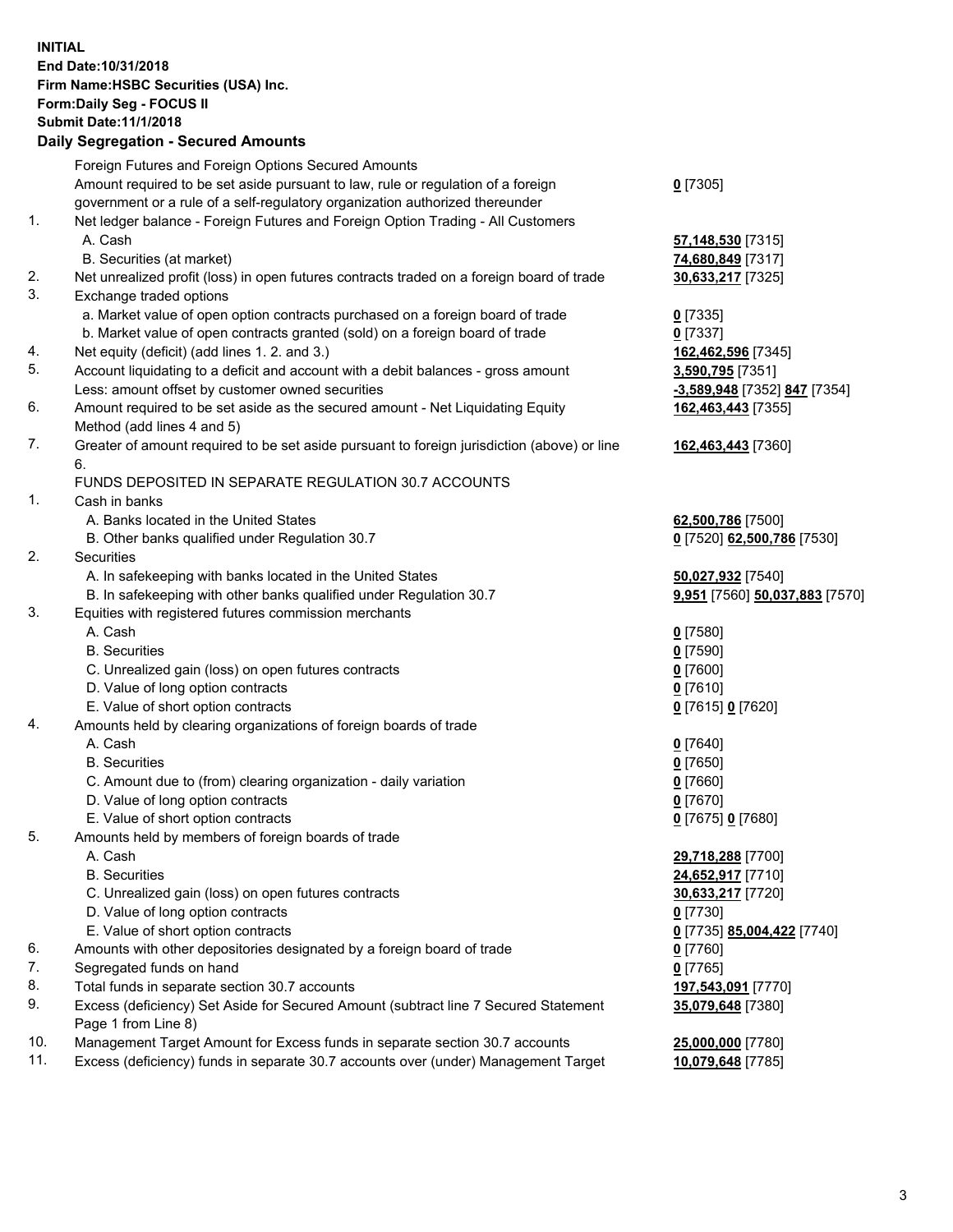| <b>INITIAL</b> |                                                                                            |                                            |
|----------------|--------------------------------------------------------------------------------------------|--------------------------------------------|
|                | End Date: 10/31/2018                                                                       |                                            |
|                | Firm Name: HSBC Securities (USA) Inc.                                                      |                                            |
|                | Form: Daily Seg - FOCUS II                                                                 |                                            |
|                | <b>Submit Date:11/1/2018</b>                                                               |                                            |
|                | Daily Segregation - Segregation Statement                                                  |                                            |
|                | SEGREGATION REQUIREMENTS(Section 4d(2) of the CEAct)                                       |                                            |
| 1.             | Net ledger balance                                                                         |                                            |
|                | A. Cash                                                                                    | 556,407,782 [7010]                         |
|                | B. Securities (at market)                                                                  | 2,208,083,570 [7020]                       |
| 2.             | Net unrealized profit (loss) in open futures contracts traded on a contract market         | -138,207,752 [7030]                        |
| 3.             |                                                                                            |                                            |
|                | Exchange traded options                                                                    |                                            |
|                | A. Add market value of open option contracts purchased on a contract market                | 450,130,216 [7032]                         |
|                | B. Deduct market value of open option contracts granted (sold) on a contract market        | -351,036,417 [7033]                        |
| 4.<br>5.       | Net equity (deficit) (add lines 1, 2 and 3)                                                | 2,725,377,399 [7040]                       |
|                | Accounts liquidating to a deficit and accounts with                                        |                                            |
|                | debit balances - gross amount                                                              | 132,516,668 [7045]                         |
|                | Less: amount offset by customer securities                                                 | -132,516,668 [7047] 0 [7050]               |
| 6.             | Amount required to be segregated (add lines 4 and 5)                                       | 2,725,377,399 [7060]                       |
|                | FUNDS IN SEGREGATED ACCOUNTS                                                               |                                            |
| 7.             | Deposited in segregated funds bank accounts                                                |                                            |
|                | A. Cash                                                                                    | 182,086,749 [7070]                         |
|                | B. Securities representing investments of customers' funds (at market)                     | $0$ [7080]                                 |
|                | C. Securities held for particular customers or option customers in lieu of cash (at        | 774,637,993 [7090]                         |
|                | market)                                                                                    |                                            |
| 8.             | Margins on deposit with derivatives clearing organizations of contract markets             |                                            |
|                | A. Cash                                                                                    | 21,660,013 [7100]                          |
|                | B. Securities representing investments of customers' funds (at market)                     | 328,216,980 [7110]                         |
|                | C. Securities held for particular customers or option customers in lieu of cash (at        | 1,432,051,432 [7120]                       |
| 9.             | market)<br>Net settlement from (to) derivatives clearing organizations of contract markets | -2,678,985 [7130]                          |
| 10.            | Exchange traded options                                                                    |                                            |
|                | A. Value of open long option contracts                                                     | 450,130,216 [7132]                         |
|                | B. Value of open short option contracts                                                    | -351,036,417 [7133]                        |
| 11.            | Net equities with other FCMs                                                               |                                            |
|                | A. Net liquidating equity                                                                  | 11,458,446 [7140]                          |
|                | B. Securities representing investments of customers' funds (at market)                     | $0$ [7160]                                 |
|                | C. Securities held for particular customers or option customers in lieu of cash (at        |                                            |
|                |                                                                                            | $0$ [7170]                                 |
| 12.            | market)<br>Segregated funds on hand                                                        |                                            |
| 13.            | Total amount in segregation (add lines 7 through 12)                                       | 1,394,145 [7150]                           |
| 14.            | Excess (deficiency) funds in segregation (subtract line 6 from line 13)                    | 2,847,920,572 [7180]<br>122,543,173 [7190] |
| 15.            | Management Target Amount for Excess funds in segregation                                   | 109,000,000 [7194]                         |
| $\overline{ }$ |                                                                                            |                                            |

16. Excess (deficiency) funds in segregation over (under) Management Target Amount Excess

**13,543,173** [7198]